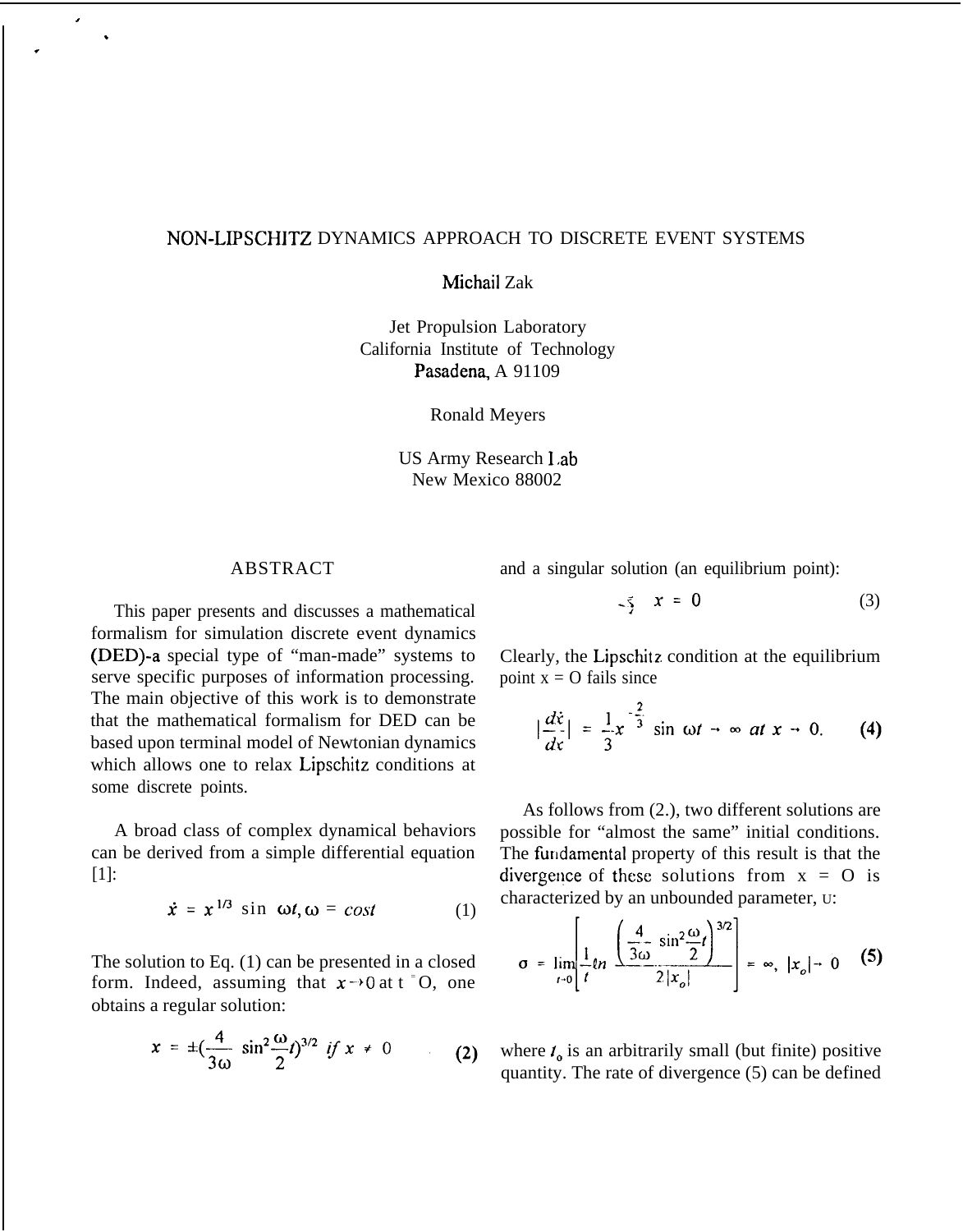in an arbitrarily small time interval, because the initial infinitesimal distance between the solutions (2) becomes finite during the small interval  $t_{0}$ . One should recall that in the classical case when the Lipschitz condition is satisfied, the distance between two diverging solutions can become finite only at t  $\rightarrow \infty$  if initially this distance was infinitesimal.

The solution (2) and (3) co-exist at  $t = 0$ , and that is possible because at this point the Lipschitz condition fails (see Eq. 4), Since:

$$
\mathbf{m.c.}
$$

$$
\frac{\partial \dot{x}}{\partial x} > 0 \ \text{at} \ |x| \neq 0, \ t > 0,
$$
 (6)

the singular solution (3) is unstable, and it departs form rest following Eq. (3). This solution has two (positive and negative) branches, and each branch can be chosen with the same probability %. It should be noticed that as a result of(4), the motion of the particle can be initiated by infinitesimal disturbances (that never can occur when the Lipschitz condition is in place: an infinitesimal initial disturbance cannot become finite in finite time).

Strictly speaking, the solution (2) is valid only in the time interval

$$
0 \leq t \leq \frac{2\pi}{\omega}, \tag{7}
$$

and at  $t=\frac{2\pi}{\pi}$  it coincides with the singular solution (3). For  $t^{\prime\prime}$  2 $\pi/\omega$ , Eq. (2) becomes unstable, and the motion repeats itself to the accuracy of the sign in Eq. (2).

Hence, the solution performs oscillations with respect to its zero value in such a way that the positive and negative branches of the solution (2) alternate randomly after each period equal to  $2\pi/\omega$ .

Let us introduce another variable:

$$
\dot{y} = x, \; (y = 0 \; at \; x = 0). \tag{8}
$$

After the first ime interval  $t = \frac{2\pi}{\pi}$  $\omega$ 

$$
y = \pm \int_{0}^{\frac{2n}{\omega}} \left( \frac{4}{3\omega} \sin^2 \frac{\omega}{2} t \right) dt = 64(3\omega)^{-5/2} = \pm h \qquad (9)
$$

After the second time interval 
$$
t = \frac{4\pi}{\omega}
$$
  
 $y = \pm h \pm h$  (lo)

Obviously, the variable  $y$  performs an unrestricted symmetric random walk: after each time period  $\tau$  =  $2\pi/\omega$  it changes its value on  $\pm h$ . The probability  $f(y,t)$  is governed by the following difference equation:

$$
f(y,t+\frac{2\pi}{\omega}) = \frac{1}{2}f(y-h,t) + \frac{1}{2}f(y+h,t), \int_{-\infty}^{\infty} f(y,t)dy = 1 (12)
$$

where *h is* expressed by Eq. (9).

Eq. (11) defines  $f$  as a function of two discrete arguments:

$$
y = \pm kh
$$
, and  $t = l\tau$ ,  $\tau = \frac{2\pi}{\omega}$ ,  $k,l = 0,1,2,...$ etc. (12)

For convenience, we will keep for discrete variable  $y$  and  $t$  the same notations as for their continuous versions.

By change of the variables:

$$
z = \varphi(y)_{x} y = \varphi^{-1}(z) \tag{13}
$$

one can obtain a stochastic process with a prescribed probability distribution: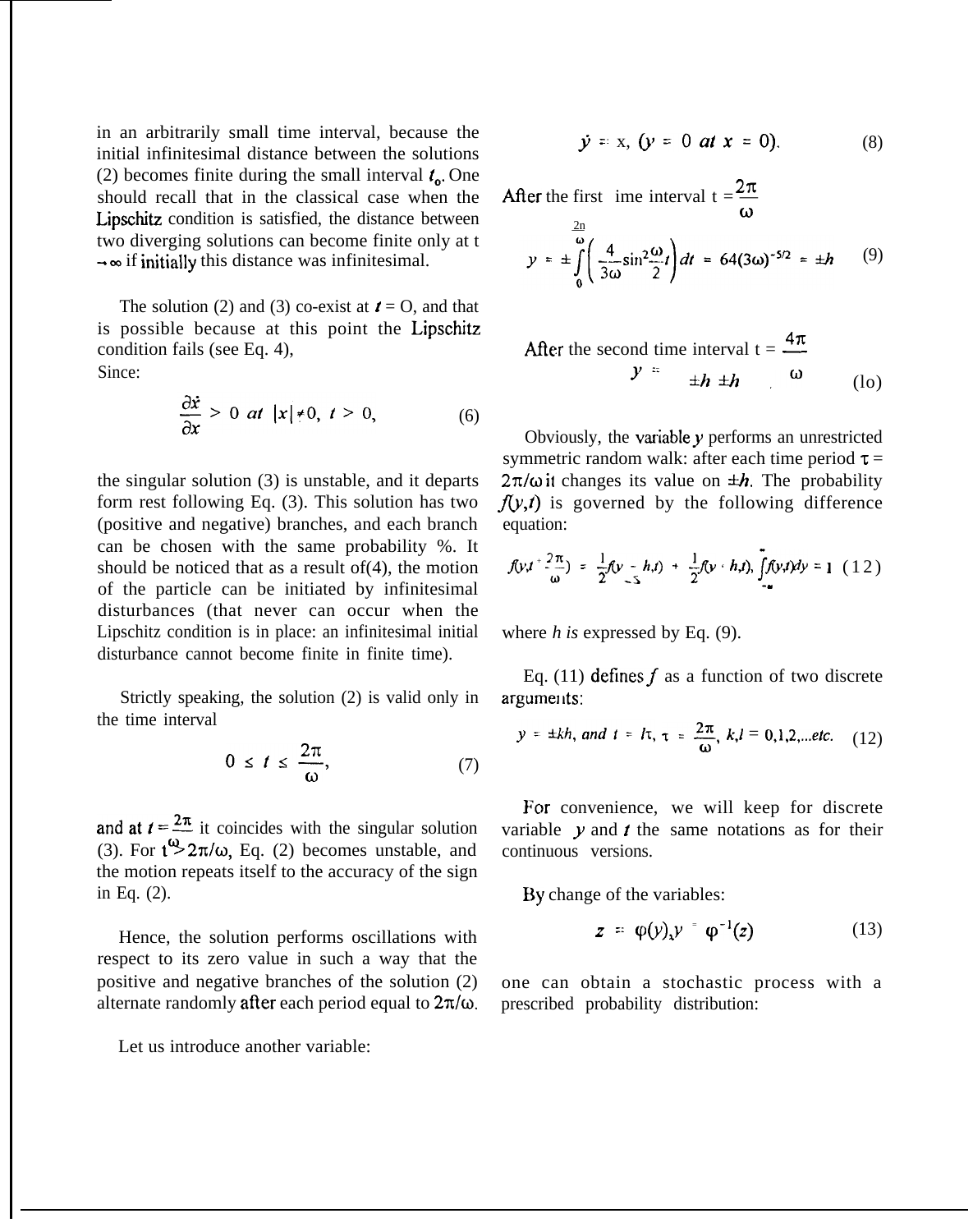$$
\psi(z,t) = f\left[\varphi^{-1}(z),t\right] \Big| \frac{d\varphi^{-1}}{dz} \qquad (14)
$$

implemented by the dynamical system (1), *(8),* and (13).

. ,\*

—

Actually this process represents a piecewisedeterministic Markov process with the correlation time  $\tau$ . However, by introducing a new variable:

$$
\dot{u}(t) = \sum_{q=0}^{n} \alpha_q x(t - q-t), \quad \alpha_q = const \quad (15)
$$

instead of (8), one arrives at a non-Markov stochastic process with the correlation time  $(n + 1)$  $\tau$ . The deterministic part of the process can be controlled if instead of(8) one applies the following change of variables:

$$
\dot{v} = \sum_{q=0}^{n} b_q x^{2sq+1}, \ b_q = const \qquad (16)
$$

In particular, the deterministic part of the process can include a pause if, for instance, Eq.  $(14)$  is reduced to the following:

$$
\dot{u}(t) = x(t) + X(t - \tau) \qquad (17)
$$

Let us return to Eq.  $(1)$  and assume that it is driven by a vanishingly small input  $\varepsilon$ :

$$
\dot{x} = x^{1/3} \sin \omega t + \varepsilon, \ \varepsilon \to 0 \tag{18}
$$

From the viewpoint of information processing, this input can be considered as a massage or an event. This massage can be ignored when  $x \neq 0$ , or when  $\dot{x} = 0$ , but the system is stable, i.e.,  $x = \pi \omega$ ,  $2\pi \omega$ ,  $\ldots$ *etc.* However, it becomes significant during the instants of instability when  $\dot{x} = 0$ , *at*  $t = 0$ ,  $\pi/2\omega$ , *etc.* Indeed, at these instants, the solution to (18) would have a choice to be positive or negative if  $\epsilon = 0$ , (see Eq. (2)). However, with  $\epsilon \neq 0$ 

$$
sgn x = sgn \epsilon at t = 0, \pi/2\omega,...etc.
$$
 (19)

i.e. the sign of  $\varepsilon$  at the critical instances to time (19) uniquely defines the evolution of the dynamical system (18).

Actually the event  $\varepsilon$  may represent an output of a microsystem which uniquely controls the behavior of the original dynamical system (19).

The probability  $f(y, t)$ , is governed by the following difference equation:

$$
f(y,t + \frac{2\pi}{\omega}) = pf(y - h,t) + (1 - p) f(y + h,t)
$$
 (20)

where

$$
p = \begin{cases} 1 & \text{if } sgn \ \varepsilon = 1 \\ 0 & \text{if } sgn \ \varepsilon = -1 \\ \frac{1}{2} & \text{if } \varepsilon = 0 \end{cases}
$$
 (21)

Actually, the evolution of the probability distribution in Eq. (20) is represented by rigid shifts of the initial probability distribution  $f(\gamma,0)$ , unless sgn  $\varepsilon = 0$ .

The applications of the non-Lipschitz dynamics include stochastic mode] fitting for identification of physical, biological and social systems, simulation of collective behavior, models of neural intelligence [1,2].

## ACKNOW1,EDGEMENT

This research was carried out at the Center for